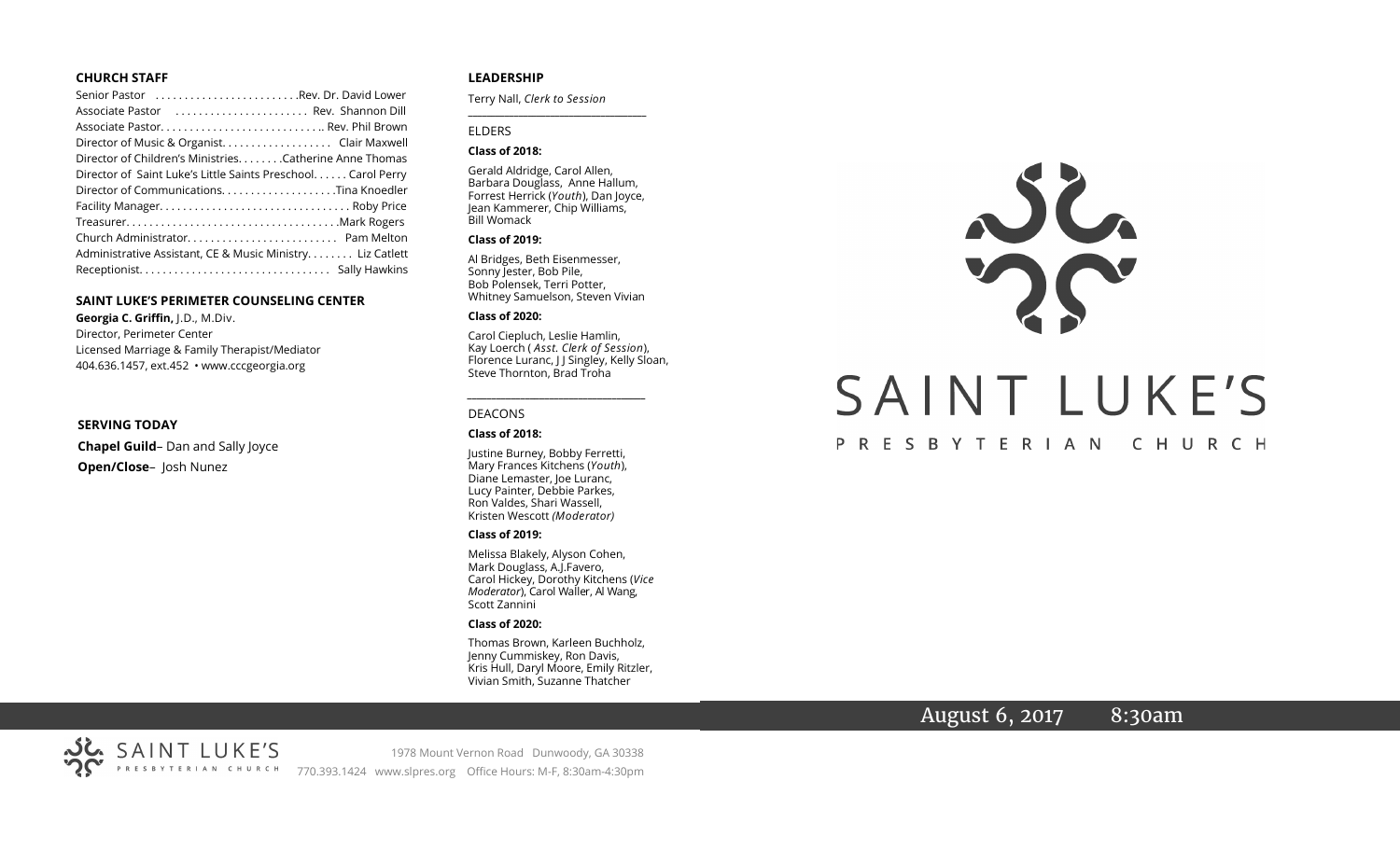

1978 Mount Vernon Road • Dunwoody, Georgia 30338 770.393.1424 • www.slpres.org

## **August 6, 2017**

Ninth Sunday after Pentecost

#### **Liturgical Color:** White

*White is used on days we celebrate the redemptive work of Jesus Christ, such as Easter, Christmas and Communion Sundays.* 

#### **SUNDAY SCHEDULE**

8:30am Chapel Communion Service 9:30am Sunday School 10:30am Sanctuary Worship Service *Nursery available at all services and Sunday School.*

# MISSION

Responding to God's call and empowered by the Holy Spirit, we invite all to join us in knowing, serving, and sharing Jesus Christ here and around the world.

# VISION

To be a beacon of faith, hope, and love– every member an active disciple in Christ's ministry.

# **WELCOME, GUESTS!**

We are delighted you are worshipping with us.

**DURING** the Welcome, please print the requested information on the Friendship Pad and pass the Friendship Pad down the pew.

**AFTER** the worship service, please join us outside the Chapel where our Pastors will be available to answer questions and provide you with a loaf of freshly-baked bread.

**FOR MORE** information about our programs, ministries or membership, please contact one of our Pastors at 770.393.1424, or visit our website: slpres.org.

### **THAT ALL MAY WORSHIP**

**ASSISTIVE** hearing devices, large print hymnals, large print bulletins and back cushions are available. Please contact an usher for further assistance. **CHILDREN'S WORSHIP** buckets

and activity sheets are available on the table just outside the Chapel doors. For your convenience, there is a Family Restroom located in the hallway of the administrative offices, on the first floor, near the main lobby.

#### **CARE FOR A REAL SCOTTISH HERITAGE**

**EXPERIENCE?**— We are currently planning to host a trip to Scotland next spring from April 29 to May 7, 2018. We are looking for roughly 25 people to join us as we explore this exciting country and our Presbyterian roots (our tour guide is an ordained minister in the Church of Scotland!). Some of you may recall we visited Scotland a few years ago and had such a wonderful time we are going back! Please contact Phil Brown to add your name to the list and/or if you have any questions about the trip: philbrown@slpres.org.

#### **SAINT LUKE'S MISSION PARTNER, AIR-GUATEMALA, RECEIVES INTERNATIONAL**

**PRIZE** — We are grateful and honored to announce that a long-time mission partner with Saint Luke's, the Alliance for International Reforestation (AIR-Guatemala) has been selected by the United Nations as one of the winners of the Equator Prize for 2017. This Prize is given every two years to 15 organizations—out of 806 nominations from 120 countries—that have demonstrated results in improving lives and natural resources through local leadership. Saint Luke's volunteers have worked with AIR for almost 20 years—including Rob Price and Les Woodsides this year.

One of the Mayan farmers who has worked with AIR for years, Doña Florinda Chonay, will go to New York City in September to receive the prize on behalf of "AIRES". Anne, her daughter Rebecca and colleague Cecilia Ramirez will also attend to watch the ceremony.

#### **SAINT LUKE'S UPCOMING EVENTS**

- Sunday, August 6 -Blessing of Backpacks at both services
- Sunday, August 27 -Kickoff Sunday Pancake Breakfast
- Sunday, September 10 Tartan Trot Sponsor Kickoff
- Sunday, September 17 -Electronics Recycling Event
- Wednesday, September 20 FEAST Begins
- Weeks of October 15 and October 22 Family Promise
- Sunday, October 22 -Bluegrass Mass Concert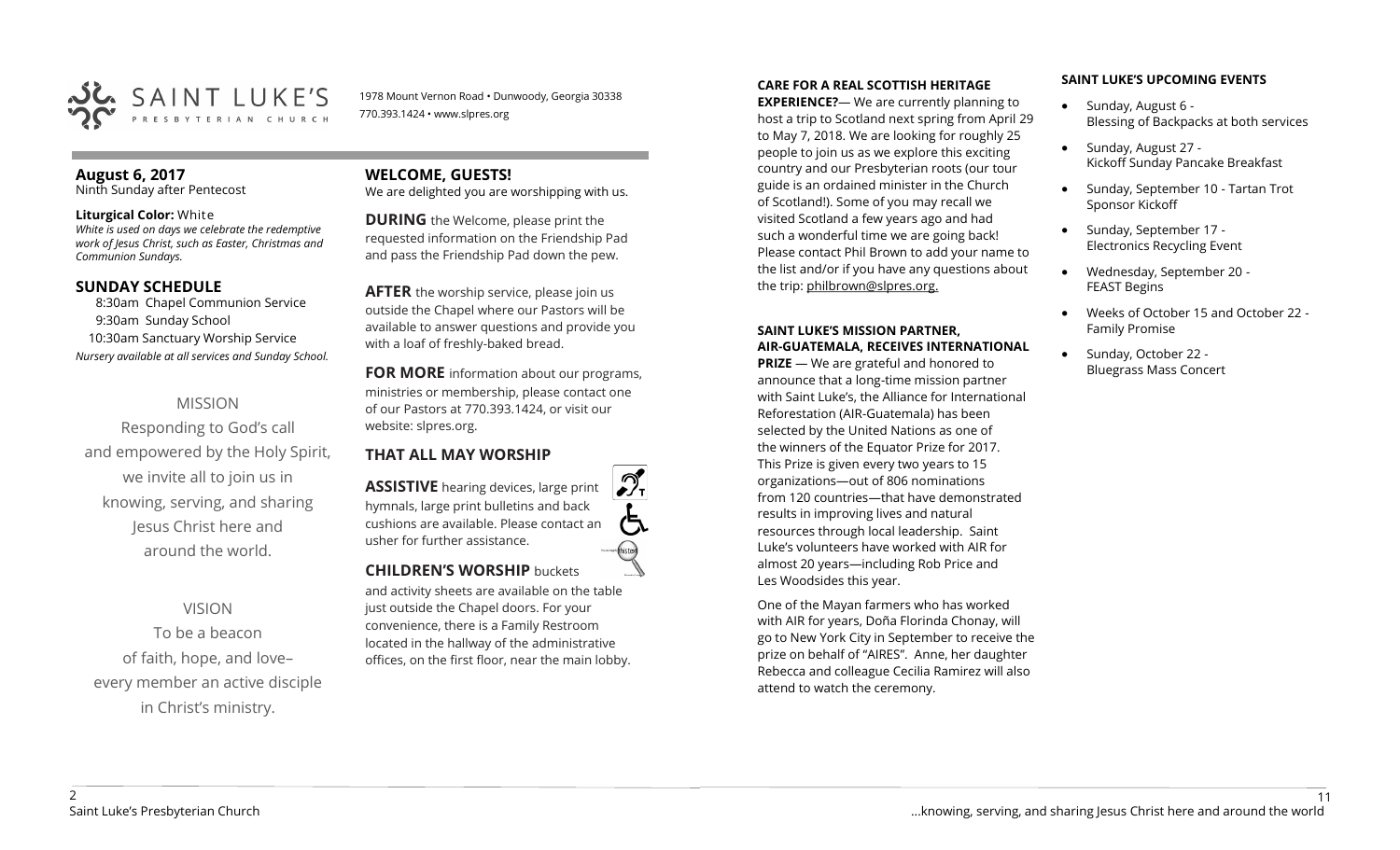# ADULT MINISTRY

**Shannon Dill shannondill@slpres.org / 770.393.1424 ext. 229**   $\_$  ,  $\_$  ,  $\_$  ,  $\_$  ,  $\_$  ,  $\_$  ,  $\_$  ,  $\_$  ,  $\_$  ,  $\_$  ,  $\_$  ,  $\_$  ,  $\_$  ,  $\_$  ,  $\_$  ,  $\_$  ,  $\_$  ,  $\_$  ,  $\_$  ,  $\_$ 

## **ADULT SUNDAY SCHOOL**

Will convene on September 10 with a group meeting in the chapel at 9:30am to discuss the fall line-up. Individual classes will begin on September 17.

#### **FRIDAY MORNING MEN'S BIBLE STUDY**

Fellowship and Bible study every Friday from 6:40-8am in the Parlor with Dan Joyce.

## **BIBLE STUDY: "WAYFARERS"**

Come join David, Shannon or Phil as this week's preacher leads a study of the scripture for the upcoming Sunday's worship. Meet on Wednesdays at 10am in the church library.

# YOUTH MINISTRY

**Phil Brown philbrown@slpres.org / 770.393.1424 ext. 238 Emily Wilmesherr emilywilmesherr@slpres.org/ 770.393.1424 ext. 234**   $\_$  ,  $\_$  ,  $\_$  ,  $\_$  ,  $\_$  ,  $\_$  ,  $\_$  ,  $\_$  ,  $\_$  ,  $\_$  ,  $\_$  ,  $\_$  ,  $\_$  ,  $\_$  ,  $\_$  ,  $\_$  ,  $\_$  ,  $\_$  ,  $\_$  ,  $\_$ 

## **YOUTH SUNDAY SCHOOL**

Stay tuned for early fall calendar.

# **In Preparation for Worship**

"In Jesus Christ, the world was being reconciled to God."

*~Confession of 1967, Presbyterian Church USA, 9.07*

**Prelude Adagio** *Wolfgang Amadeus Mozart* 

## **Welcome and Announcements**

- **Call to Worship\*** Based on Romans 1
	- Leader: We are called to belong to Jesus Christ.
	- **People: He is the One whom God promised to send, who died and rose for us.**
	- Leader: In Him we know we are beloved creatures of God, called to be saints.
	- **People: Grace and peace to all as we celebrate mercy and freedom, and seek to glorify God!**

**Hymn #610\*** O for a Thousand Tongues to Sing *AZMON*

# **Call to Confession\***

- Leader: The Lord be with you.
- **People: And also with you.**
- Leader: Let us pray.

# **Prayer of Confession\***

# **Gracious God,**

**there is no distinction between us,**

**for we have all sinned and fallen short of your glory.**

**We have not always kept your words in our minds or in our actions. We play favorites, draw boundaries, and neglect those whom we judge. Forgive us, we pray, and give us again the gift of your grace,**

**that we may be made right again through faith in Jesus Christ. Hear now our silent prayers of confession…**(*Silence is kept for personal confession)* 

Leader: Lord, in Your mercy, **People: Hear our prayer. Amen.**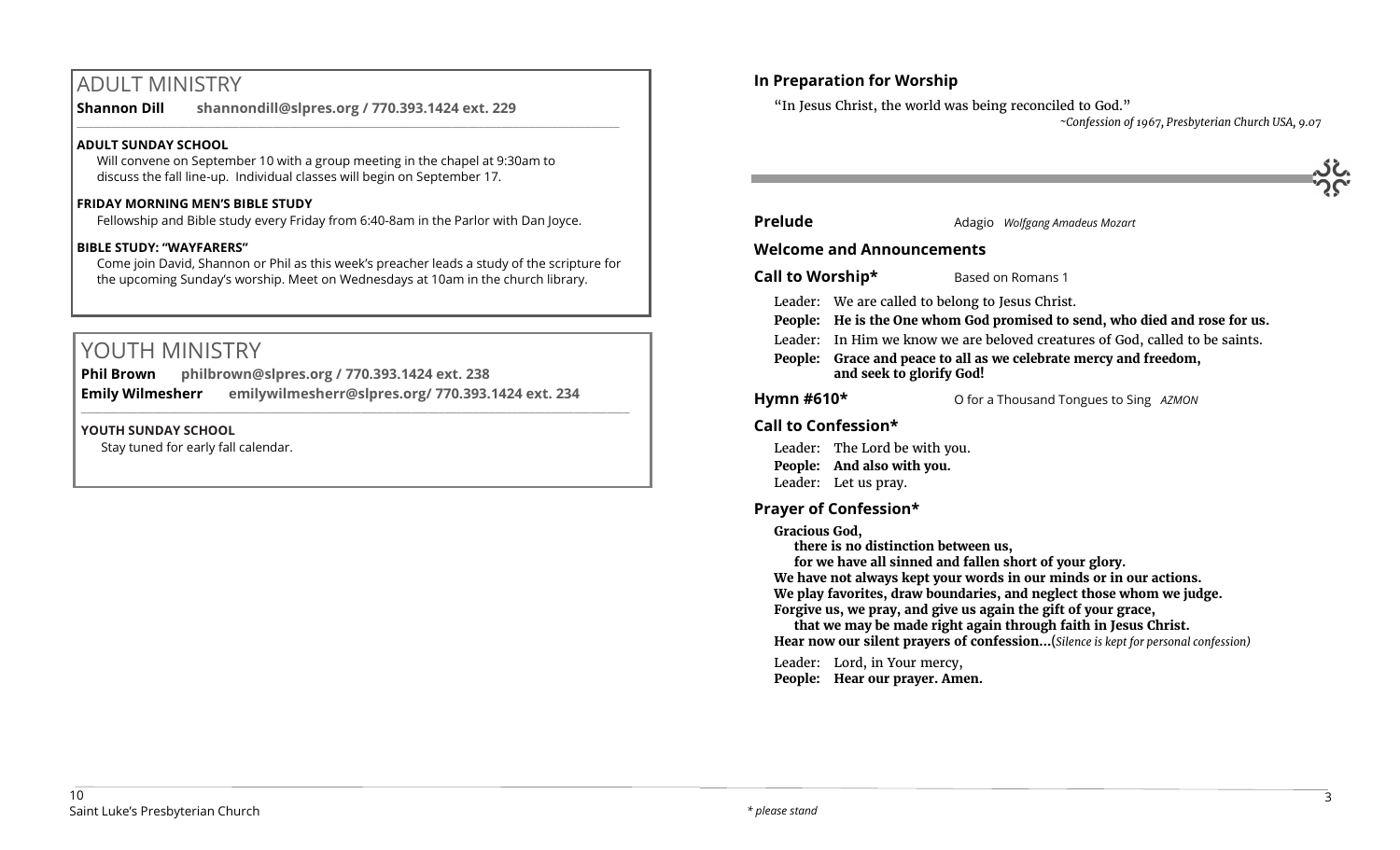### **Assurance of Forgiveness\***

## **Song of Praise\***

**Praise the Lord, praise the Lord, let the earth hear God's voice! Praise the Lord, praise the Lord, let the people rejoice! O come to the Father through Jesus the Son, And give God the glory, great things God has done!** 

# **Passing of the Peace of Christ\***

Leader: May the peace of Christ be with you. **People: And also with you.**

## **Prayer for Illumination**

**Scripture Lesson** Romans 3:21-31, *page 154 of the New Testament* 

Leader: The Word of the Lord. **People: Thanks be to God.**

**Affirmation of Faith\*** Apostles' Creed

# **Blessing of the Backpacks Catherine Anne Thomas Catherine Anne Thomas**

**Sermon Sermon** What We (Should) Know Now **David Lower** 

**I believe in God, the Father Almighty, Maker of heaven and earth, and in Jesus Christ, His only Son, our Lord; who was conceived by the Holy Ghost, born of the Virgin Mary, suffered under Pontius Pilate; was crucified, dead, and buried; He descended into hell; the third day He rose again from the dead; He ascended into heaven, and sitteth on the right hand of God the Father Almighty; from thence He shall come to judge the quick and the dead. I believe in the Holy Ghost; the holy catholic Church; the communion of saints; the forgiveness of sins; the resurrection of the body; and the life everlasting. Amen.**

**Clair Maxwell clairmaxwell@slpres.org / 770.393.1424 ext. 227**  \_\_\_\_\_\_\_\_\_\_\_\_\_\_\_\_\_\_\_\_\_\_\_\_\_\_\_\_\_\_\_\_\_\_\_\_\_\_\_\_\_\_\_\_\_\_\_\_\_\_\_\_\_\_\_\_\_\_\_\_\_\_\_\_\_\_\_\_\_\_\_\_\_\_\_\_\_\_\_\_\_\_\_\_\_\_\_\_\_\_\_\_\_\_\_\_\_\_\_\_

## **CHERUB CHOIR DIRECTOR**

We are looking for an energetic individual with a love of music to lead our Cherub Choir on Wednesday nights from 5:15 to 5:45pm as part of our FEAST program beginning in the fall. This group is comprised of our children 4 years of age through Kindergarten and sings twice a year in worship as well as periodically with the Westminster elementary-age choir. The Cherub Choir director works with the Director of Music to provide our youngest singers with the musical training and excitement that prepares them for a lifetime of singing. Music and instruments are provided. If you or someone you know would be a good fit for this opportunity, please contact Clair at the church office.

## **ASSISTANT ORGANISTS NEEDED**

Announcing a new opportunity to experience more about music and worship at Saint Luke's. Spend a Sunday worship service of your choice on the bench with Clair as he leads worship and learn firsthand all that happens "behind the scenes" at church. No experience or musical knowledge is required, and assistants of all ages are welcome to sign up as long as you can sit through an entire worship service. Once you choose a Sunday, Clair will contact you with the details. Sign up by contacting the church office, talk to Clair or online at the following: https:tinyurl.com/AsstOrganistNeeded.

### **CHOIRS RETURN**

Our Festival Ringers and Chancel Choir return to rehearsals on Wednesday, August 23. Bell rehearsal is at 6:30pm in the Bell Room and choir practice begins at 7:30pm in the choir room. New, former and returning members and friends are welcome!

### **SUMMER SING SOIRÉE**

Local composer Timothy Michael Powell, newly appointed Director of Choral Activities at Oglethorpe University, will be in the choir room at Saint Luke's to lead a **Summer Sing Workshop on Saturday, August 26, 10am to Noon**. We will sing excerpts from a Blue grass Mass and from Timothy's piece, "Dear Appalachia," also written in the bluegrass style inspired by his childhood in the Dahlonega area. It will be a fun time to make music, socialize and enjoy refreshments together. Mark your calendars now and plan to attend. This event is open to all who are interested.

### **UPCOMING EVENTS**

August 23 – Festival Ringers and Chancel Choir rehearsals resume August 27 – Kickoff Sunday – Chancel Choir returns to worship - 10:30am (10:00 am warm up) September 20– Westminster and Cherub Choirs begin ( also beginning of FEAST) October 22 – Bluegrass Mass concert with Choral Guild and bluegrass band – 4:00pm December 10 – Toys for Tots concert with brass – 4:00pm December 17 – Lessons and Carols service - 10:30am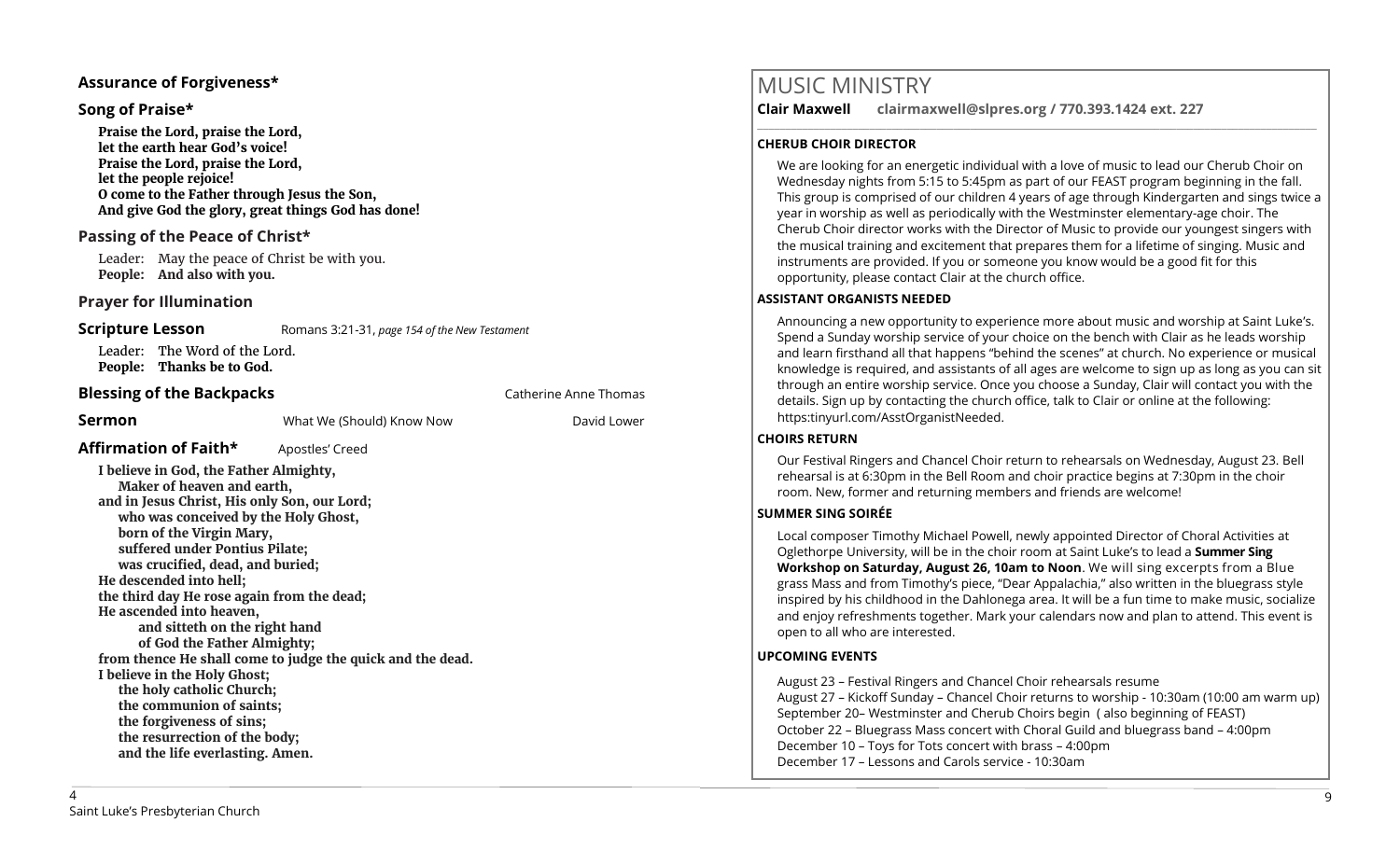# S P L A S H ! CHILDREN'S MINISTRIES **Catherine Anne Thomas cathomas@slpres.org / 770.393.1424 ext. 228**

#### **UPCOMING EVENTS**

**This Sunday, August 6** – Blessing of the Backpacks at both 8:30am and 10:30am worship. Bring your school backpack for a special blessing. We'll also collect extra school supplies for the Community Assistance Center (CAC) , or you can donate in advance via their web link: https://tinyurl.com/CAC-Tools-for-Schools.

**\_\_\_\_\_\_\_\_\_\_\_\_\_\_\_\_\_\_\_\_\_\_\_\_\_\_\_\_\_\_\_\_\_\_\_\_\_\_\_\_\_\_\_\_\_\_\_\_\_\_\_\_\_\_\_\_\_\_\_\_\_\_\_\_\_\_\_\_\_\_\_\_\_\_\_\_\_\_\_\_\_\_\_\_\_\_\_\_\_\_\_\_\_\_\_\_\_\_\_\_\_\_\_\_\_\_\_** 

**Sunday, August 27** – Annual Pancake Kickoff, Children's Wax Museum (details below), and the unveiling of our incredible Bible Timeline installation! Breakfast begins in the Great Hall at 9am and continues until 10:15am.

**Sunday, September 3** – Movie Morning! Children in PreK and Kindergarten will enjoy "Mischief Sunday" in Room 121; kids in Grades 1 – 5 will love "Clive and Ian's Wonder Blimp of Knowledge"!

**Sunday, September 10** – First morning of Sunday School fun for children, 9:30am to 10:15am Get ready for some fun changes!

**Wednesday, September 20** – First Night of Feast! Children's Choirs begin rehearsals, delicious family dinners are back, and engaging new classes debut for all ages!

### **CHILDREN'S WAX MUSEUM: BIBLE TIMELINE EDITION!**

This year our ever-popular Children's Wax Museum will serve as the "entry exhibit" to the brand-new Saint Luke's Bible Timeline! Each child who participates will give a "sneak peek" of a real person who was an important part of God's great story in the Old Testament. It's easy to participate: just sign up for a part in the main lobby, go home and learn a few key facts about what that person did to help God, then come on August 27 ready to "say your piece"! It can be one sentence or it can be three…just a brief "blurb" is fine. A selection of costumes will be provided if you need one - you'll get an email about that once you have signed up. Questions? Email [cathomas@slpres.org.](mailto:cathomas@slpres.org)

# **Offering Invitation**

*Giving is a tangible sign of worship. If you give electronically, there is a blue, laminated, electronic giving card in the pew rack to place in the offering plate as it is passed.*

**Offertory All Things Bright and Beautiful** *ROYAL OAK* Sydney Moss, Soloist

All things bright and beautiful, All creatures great and small, All things wise and wonderful: The Lord God made them all.

Each little flow'r that opens, Each little bird that sings, He made their glowing colors, He made their tiny wings.

The cold wind in the winter, The pleasant summer sun, The ripe fruits in the garden, He made them every one. *Cecil F. Alexander*

# **Song of Thanksgiving\***